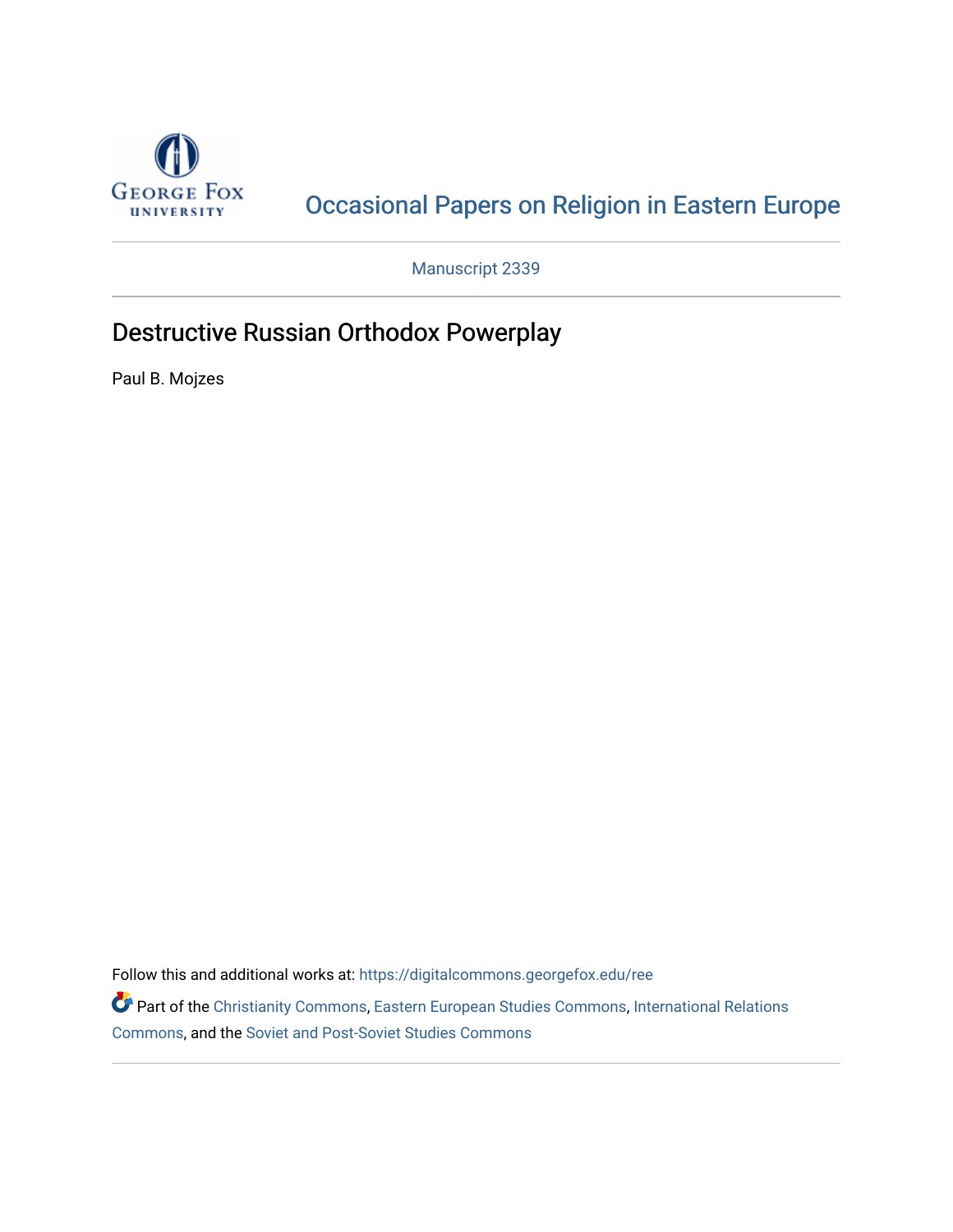## **EDITORIAL: DESTRUCTIVE RUSSIAN ORTHODOX POWERPLAY**

I do not know whether President Vladimir Putin and Patriarch Kirill know about Samuel Huntington's "Clash of Civilizations," but they do not hide their wish to make Moscow the center of the Orthodox World in another epiphany of the theological and political claim that Moscow is the Third Rome, which emerged some 500 years ago. Seeing that both Rome and Constantinople were on the decline as centers of Christian power, the rulers of "Holy Russia" envisioned themselves as the rightful heirs to defend Christian Orthodoxy from various threats. During the 74 years that the Bolsheviks held sway over Russian lands, this claim of primacy seems to have abated. Searching for a post-Communist identity, the desire to re-assert that claim began gradually growing with both Russia's secular leaders, primarily epitomized in Vladimir Putin, and the slowly recovering Russian Orthodox ecclesiastical leadership as it emerged from the almost incomprehensible suffering under the atheist regime bent on destroying religion. The Soviet Union had been legally dismembered and dissolved in 1991 and the Russian Federation seemed seriously weakened in economic, political, and social terms. In the early 1990s, it appeared to a visitor as a basket case with impoverished citizens hawking all kinds of miliary mementos of the Red Army for pennies. Some Russian leaders felt humiliated by this rapid decline in power and sought to remedy it. Putin expressed on several occasions the preposterous idea that the disintegration of the USSR was the greatest geopolitical catastrophe of the 20th century and felt victimized by some thoughtless Western belittlements of Russian power. He thought that he was the one to fix it.

There were alternate ways for the still largest country in the world to move into the future. One was to emulate the successful industrial nations, generally of a Western democratic orientation. But the call of the past was much more powerful: a czar-like autocrat who would lead the country with an iron hand—something Russians had experienced for centuries. But without a strong ally in the spiritual realm, it would be more difficult. The model that they sought to use was the Byzantine Christianity, namely creating a *symphonia* of state and church.<sup>1</sup> The secular president (aspiring to be like Peter the Great) receives the uncritical support of the Patriarch of

<sup>1</sup> Mikhail Antonov. "The Varieties of Symphonia and the State–Church Relations in Russia" in *Oxford Journal of Law and Religion*, Volume 9, Issue 3, October 2020, Pages 552–570[, https://doi.org/10.1093/ojlr/rwaa035](https://doi.org/10.1093/ojlr/rwaa035) .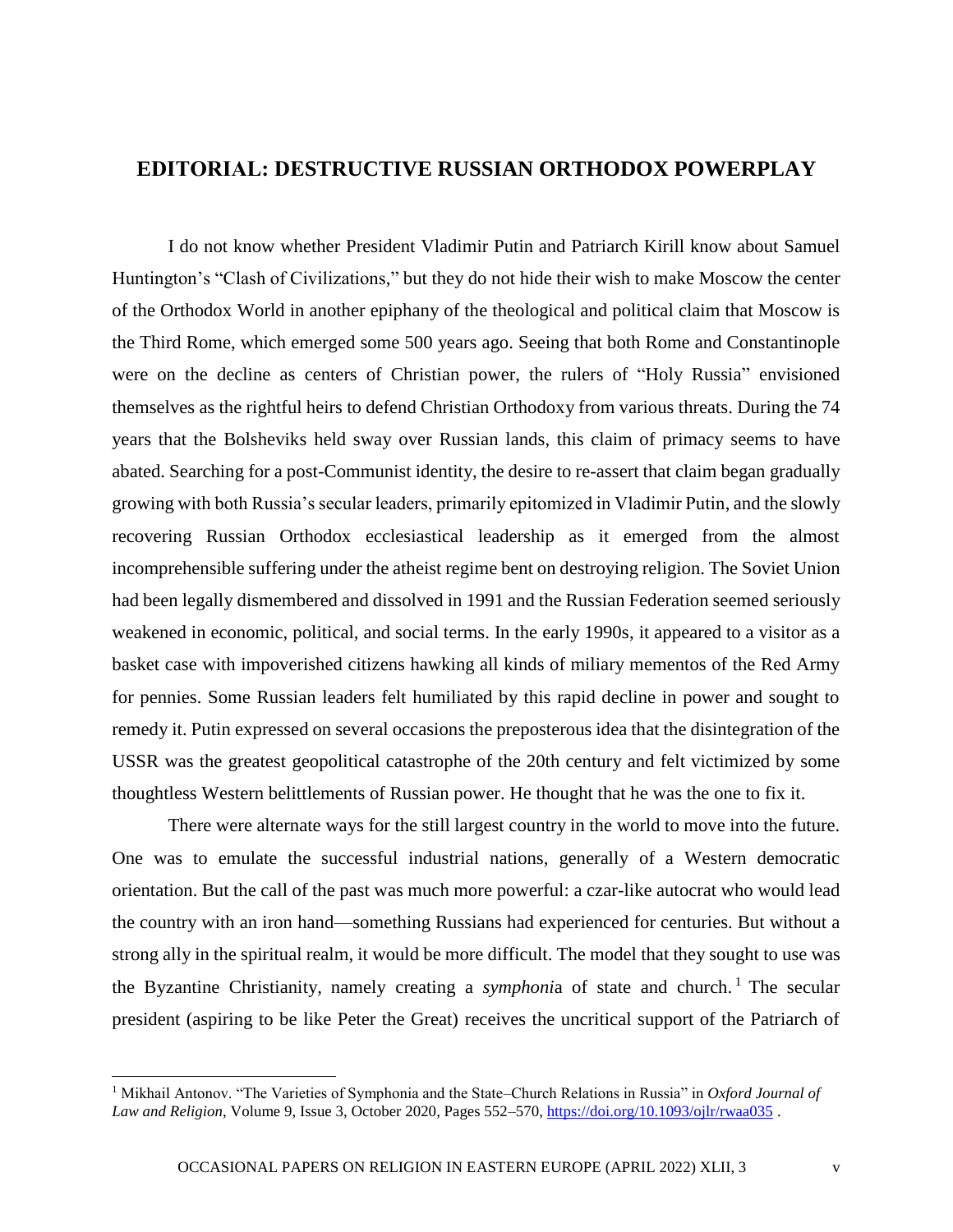Moscow, who would then exert his control not merely over Russia proper but over the entire canonical area of the Moscow Patriarch which extended over former federal republics of the Soviet Union. He also wields considerable influence over several fellow Orthodox patriarchs, especially among the former Soviet satellites.

This process needed time. First, to cement the state-church relationship, Putin had himself baptized and then rewarded the Russian Orthodox Church with enormously generous support in building churches and monasteries throughout the land—some of gigantic proportions. The martyred Czar Nicholas II and his family were canonized in the year 2000, nearly coinciding with the first presidency of Putin. This would symbolize a "reconciliation" of the royal and communist heritage of Russia's history.

The attempt to set up a structure around Russia that would resemble the European Union did not yield desirable results, despite several military interventions in former republics, which were ominous signs of Putin's future directions. A more potent idea was born, that of promoting *Russkiy mir* (Russian world). The core of the Russian world would be to bring Belarus and Ukraine (which the Russians frequently call "Little Russia") into a closer institutional relation with Russia, using the precedent of their inclusion in the Russian Empire as a centrifugal power. *Russkiy mir* also includes Russians wherever they may live, and there are, indeed, many of them throughout the former Soviet Union: the three Baltic Republics, plus Moldavia, and other southern Soviet Republics would become the inner core, with the outer circle bringing the former satellite nations of Poland, Czechia, Slovakia, Hungary, Romania, Bulgaria and perhaps even encompassing the Balkans with friendly Serbia, Republika Srpska (part of Bosnia and Herzegovina), and traditionally friendly Montenegro into an outer *cordon sanitaire*. Not all these countries are Orthodox, but an Empire usually is ethnically and religiously plural as long as it has a solid inner core that keeps the centrifuge magnetized. "Holy Rus'" would be an antidote to the materialistic consumer-and-pleasure oriented West, as it would stand for traditional values such a patriarchy, heterosexuality, and lofty metaphysical even mystical spiritual ideals, and become attractive to traditionalists throughout the world. This is how it would work if there were no obstacles. And, if there were obstacles, the nuclear-powered great army could accomplish what could not be accomplished in political and diplomatic terms.

The first step was the easiest because Belarus was still the most open dictatorship in Europe, quite easily enticed into a union with Russia since the will of its people was irrelevant.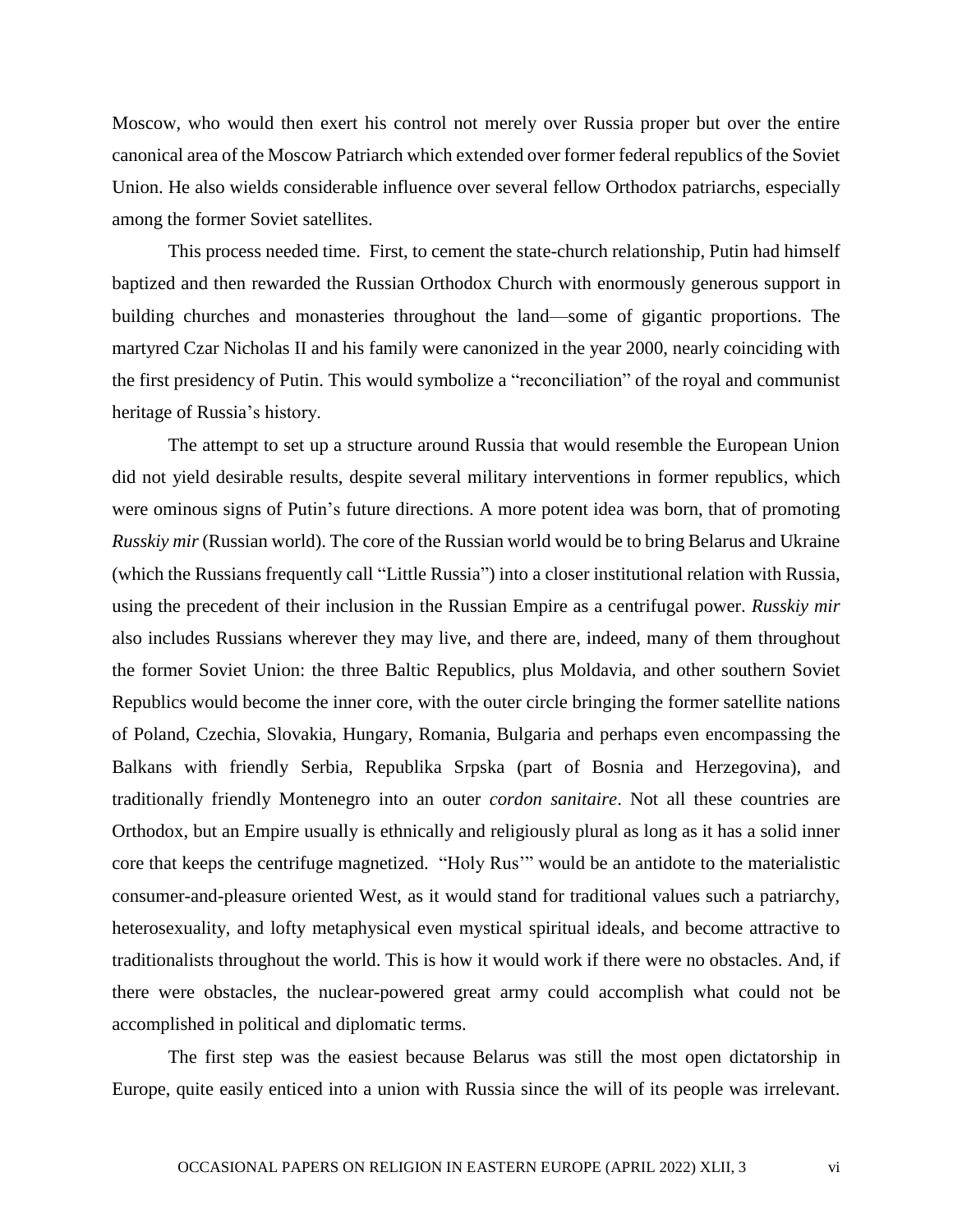Ukraine was a very different case. In size, the largest European state outside of Russia, with a history far more interwoven with Western Europe, Ukraine displayed a popular-based determination to be considered pro-European rather than Eastern and sought to become a member of the European Union and even NATO (the latter a step too far for Putin). It made some decisive moves toward democratization and developed friendly relations with many countries of Europe and North America. With its historic claim that in the 10th century Kiyv was the first center of Orthodoxy in Rus', the antecedent for later eastern Slavic state structures, it had originally obtained autocephaly from the Patriarch of Constantinople only to be subjected to the Patriarch of Moscow in 1686. It reclaimed autocephaly briefly in the 1920s only to be resubordinated to the Moscow Patriarchate. As a sovereign country it successfully sought to be again resubordinated to the Patriarch of Constantinople in 2018. In Vol. 41, No. 2 (March 2022) OPREE published the brilliant and extensive analysis by Denys Shestopalets of the process of Ukrainian Orthodox awarding of autocephaly<sup>2</sup> despite anticipating serious consequences of that process. The results of the Ukrainian breakaway from Moscow into the orbit of the Patriarch of Constantinople were catastrophic because it caused Kirill, the Patriarch of Moscow, to initiate the greatest schism in the history of Orthodox Christianity by breaking eucharistic relationship with Patriarch Batholomew of Constantinople and other patriarchs who recognized Ukrainian autocephaly. It also created the parallel existence of the Ukrainian Orthodox Church—Moscow Patriarchate and Orthodox Church in Ukraine-Kyiv Metropolitenate--both centered in Kyiv. And finally, it triggered Putin's genocidal decision to fuse Ukraine into Russia—by military might. Instead of this invasion by Russian forces taking over Ukraine in a *blitzkrieg*, to the expected delight of Ukraine's population, it created the opposite effect, namely the nearly total rejection of Patriarch Kirill as the canonical head of the Orthodox people in Ukraine as well as a heroic defense of their land by the Ukrainian armed forces and its people, who often faced Russian troops unarmed, waving Ukrainian flags, chanting for Russians to go home.

The outcome of this war cannot yet be predicted. A prophetic pronouncement of "might does not make right"—which is not predictive in the world of *realpoliti*k--is that the Russians will not be able to absorb Ukrainians in a single state structure in the long run, even if they were to be

 $\overline{a}$ 

<sup>&</sup>lt;sup>2</sup> On this issue see the brilliant analysis of the claims of Moscow, Kyiv, and Constantinople by Denys Shestopalets, (2022) "The Discursive Construction of the Past: The 1686 Resubordination of the Kyiv Metropolitanate, Ukrainian Autocephaly and the Conflict of Moscow and Constantinople," *Occasional Papers on Religion in Eastern Europe*: Vol. 42: No. 2, Article 5. DOI: https://doi.org/10.55221/2693-2148.2325